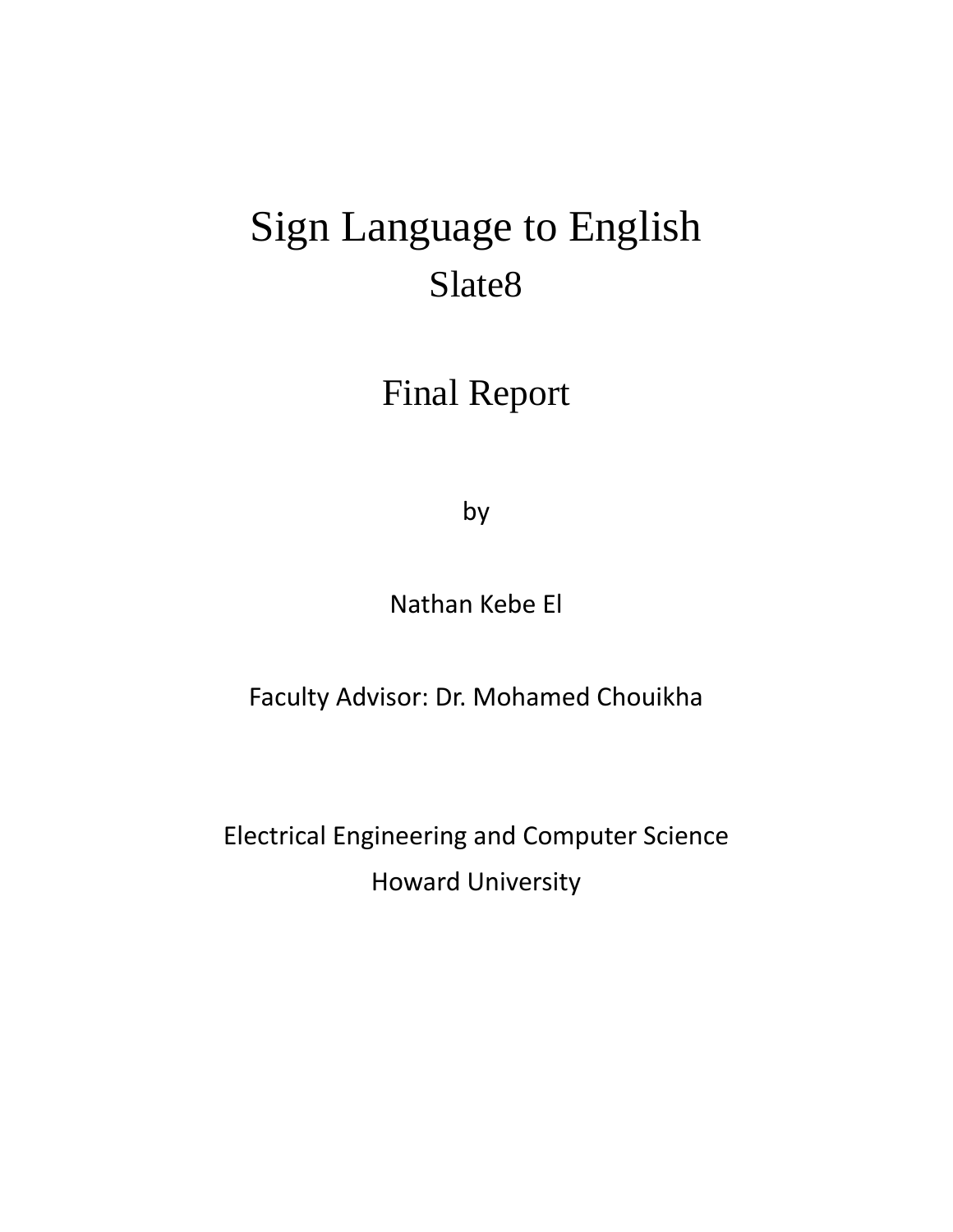### Summary

 The background for the American Sign Language communication was little or non-existent. The hearing impaired were discriminated against, left out or forgotten, and felt a lack of confidence or a burden or obligation to others. The National Association of the Deaf (NAD) gave the hearing impaired a voice, a sense of belonging, restoring a sense of confidence, and a degree of independence. Still, communication between the deaf was with each other or through interpreter. In the current state of the art idea thinkers (designers and inventors) said to themselves "How can I make communication between the hearing and hearing impaired better"? Well, they used audio or video in standalone devices. The devices were portable and convenient, and friendly". Design cost constraints for sequencing software was small due to open source software available on the internet. Design cost constraints for hardware (Phone), hardware (camera, speaker, and microphone) was held to a minimum. Slate 8 ASL is ADA Compliant – Adheres to ADA section 508, and WCAG 2.0 – Handicap Accessible. The final device will have a large screen display and color compliant, and have multimedia capabilities. In addition, the final product will be easy to navigate, designed using Accessibility Frameworks, text – to – speech, haptic (touch), and gesture technologies, safe for all ages, and most of all legal – does not interfere with other apps and hardware. Slate8 Top Level Design targets direct line of sight of the "Signer", both hands and body are within view. Slate8 ASL software uses real time conversion of ASL to text and audio. The portable device has a larger onboard memory for multiple language conversions and contains ASL symbols and video tutorials. At present, slate8 ASL software is only able to recognized single syllables of the ASL symbols.

### Problem Statement

The need to communicate with the Deaf Community or people experiencing hearing loss, or those who can't hear and need to communicate with those who can hear. The Sign Language App will serve both groups of people.

**Team Project's 2017-2018 Academic Year Goal:** To build an app which converts ASL to text or voice.

Approximately twenty eight million hearing impaired individuals in America feel that one of their biggest difficulties in dealing with those who can hear as being looked at and treated by them as a handicapped individuals. According to the PBS documentary, "Sound and Fury", a fairly large percentage of deaf people---especially those deaf from birth---would opt out of the hearing world, no matter what current or future technologies will offer. The core principle of the slate8 project is to build an app that will work on any device to help integrate the deaf/mute community into the mainstream of society. By developing a standard app that is capable of understanding, translating, and communicating with the hearing and non-hearing world in any and all earthly languages. The app will be easy for all to use and convenient.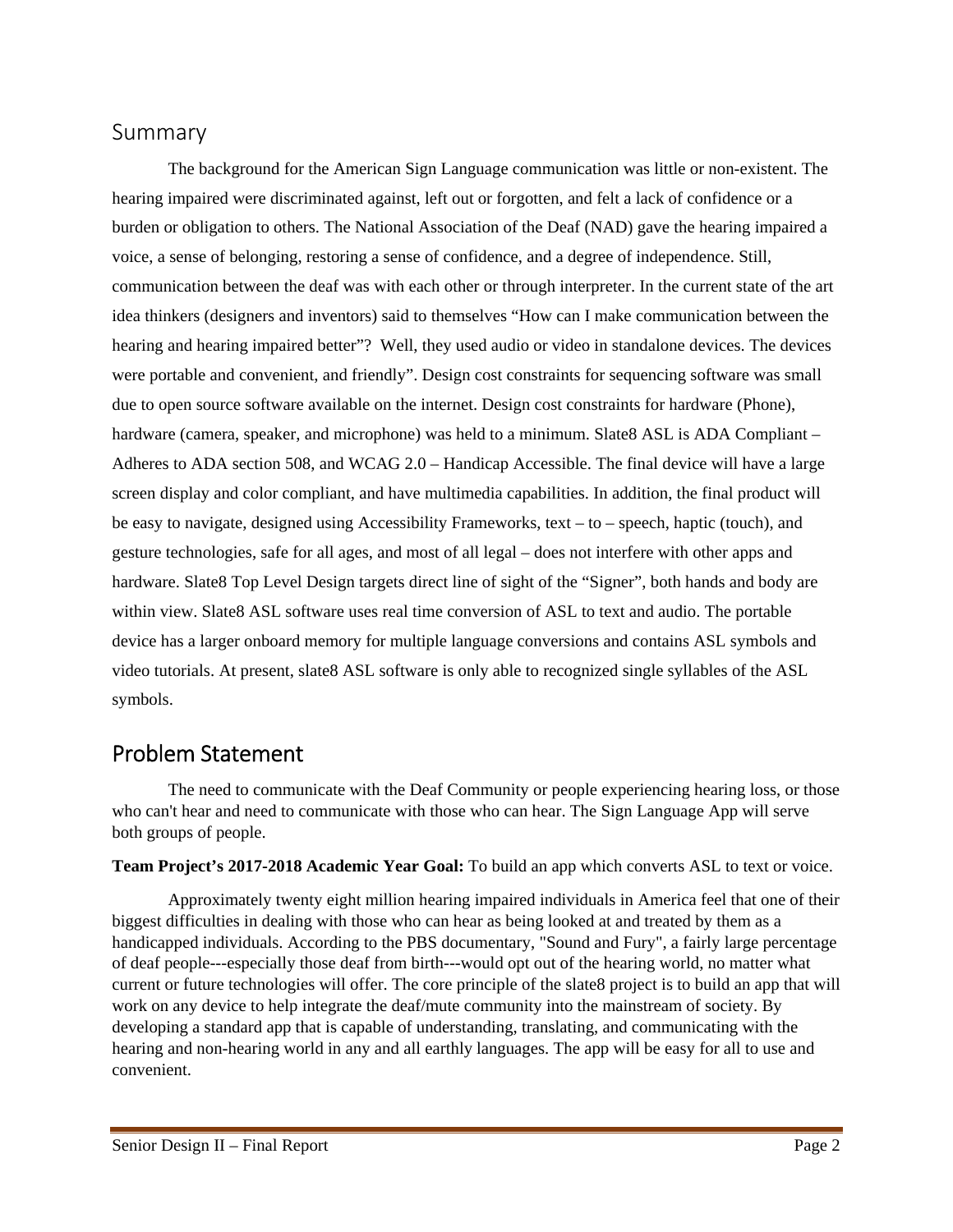## Design Requirements

| Design Requirement Form                   |                                                                                                                                                                                                                                                                                                                                                                                                                                                                                                                                                                                                                                       |                                                                                                                        |  |  |
|-------------------------------------------|---------------------------------------------------------------------------------------------------------------------------------------------------------------------------------------------------------------------------------------------------------------------------------------------------------------------------------------------------------------------------------------------------------------------------------------------------------------------------------------------------------------------------------------------------------------------------------------------------------------------------------------|------------------------------------------------------------------------------------------------------------------------|--|--|
| Date:                                     | October $4^{th}$ , 2017                                                                                                                                                                                                                                                                                                                                                                                                                                                                                                                                                                                                               |                                                                                                                        |  |  |
| Design Project<br>Title:                  | Sign Language App                                                                                                                                                                                                                                                                                                                                                                                                                                                                                                                                                                                                                     |                                                                                                                        |  |  |
| Team Name:                                | Slate 8                                                                                                                                                                                                                                                                                                                                                                                                                                                                                                                                                                                                                               |                                                                                                                        |  |  |
| Team Advisor                              | Dr. Mohamed Chouikha, PhD.                                                                                                                                                                                                                                                                                                                                                                                                                                                                                                                                                                                                            |                                                                                                                        |  |  |
| <b>Team Assistant</b>                     | Vanessa Galani                                                                                                                                                                                                                                                                                                                                                                                                                                                                                                                                                                                                                        |                                                                                                                        |  |  |
| Project's Long Term<br>Goal               | A Working Viable Sign Language App                                                                                                                                                                                                                                                                                                                                                                                                                                                                                                                                                                                                    |                                                                                                                        |  |  |
| Project's 2017-2018<br>Academic Year Goal | A Working Viable Sign Language App                                                                                                                                                                                                                                                                                                                                                                                                                                                                                                                                                                                                    |                                                                                                                        |  |  |
| <b>Team Members</b><br>(Design Class)     | Nathan Kebe El                                                                                                                                                                                                                                                                                                                                                                                                                                                                                                                                                                                                                        |                                                                                                                        |  |  |
| <b>Team Members</b><br>(Others)           | None                                                                                                                                                                                                                                                                                                                                                                                                                                                                                                                                                                                                                                  |                                                                                                                        |  |  |
| Requirements                              | <b>Descriptions</b>                                                                                                                                                                                                                                                                                                                                                                                                                                                                                                                                                                                                                   | <b>Source</b>                                                                                                          |  |  |
| Background (NEED)                         | The need to communicate with the Deaf Community or<br>people experiencing hearing loss, or those who<br>can't hear and need to communicate with those who<br>can hear. The Sign Language App will serve both<br>groups of people.                                                                                                                                                                                                                                                                                                                                                                                                     | National<br>Association of<br>the Deaf - NAD                                                                           |  |  |
| Objective (Problem)                       | To create a means of communication between the<br>hearing and hearing impaired community.                                                                                                                                                                                                                                                                                                                                                                                                                                                                                                                                             | Slate8                                                                                                                 |  |  |
| Performance                               | The sign language app once activated and focused on<br>direct line of sight target, will automatically<br>switch to the proper mode of operation:<br>• Sign symbol to text display interpretation<br>• Voice to text display interpretation<br>The sign language app is equipped with such<br>features as:<br>• Symbols to text<br>• Text to speech<br>• Speech to symbol and text<br>The Sign Language App comes with:<br>• Database/storage unit consisting of the most<br>general sign language symbols<br>The Sign Language App is equipped with:<br>• Search<br>• Share<br>• Store<br>• Copy<br>• Video copy/playback<br>• Print | Sign Language<br>App, HMM<br>(Hidden Markov<br>Models for<br>Gesture<br>Recognition).<br>Python 2.7 for<br>Windows 10. |  |  |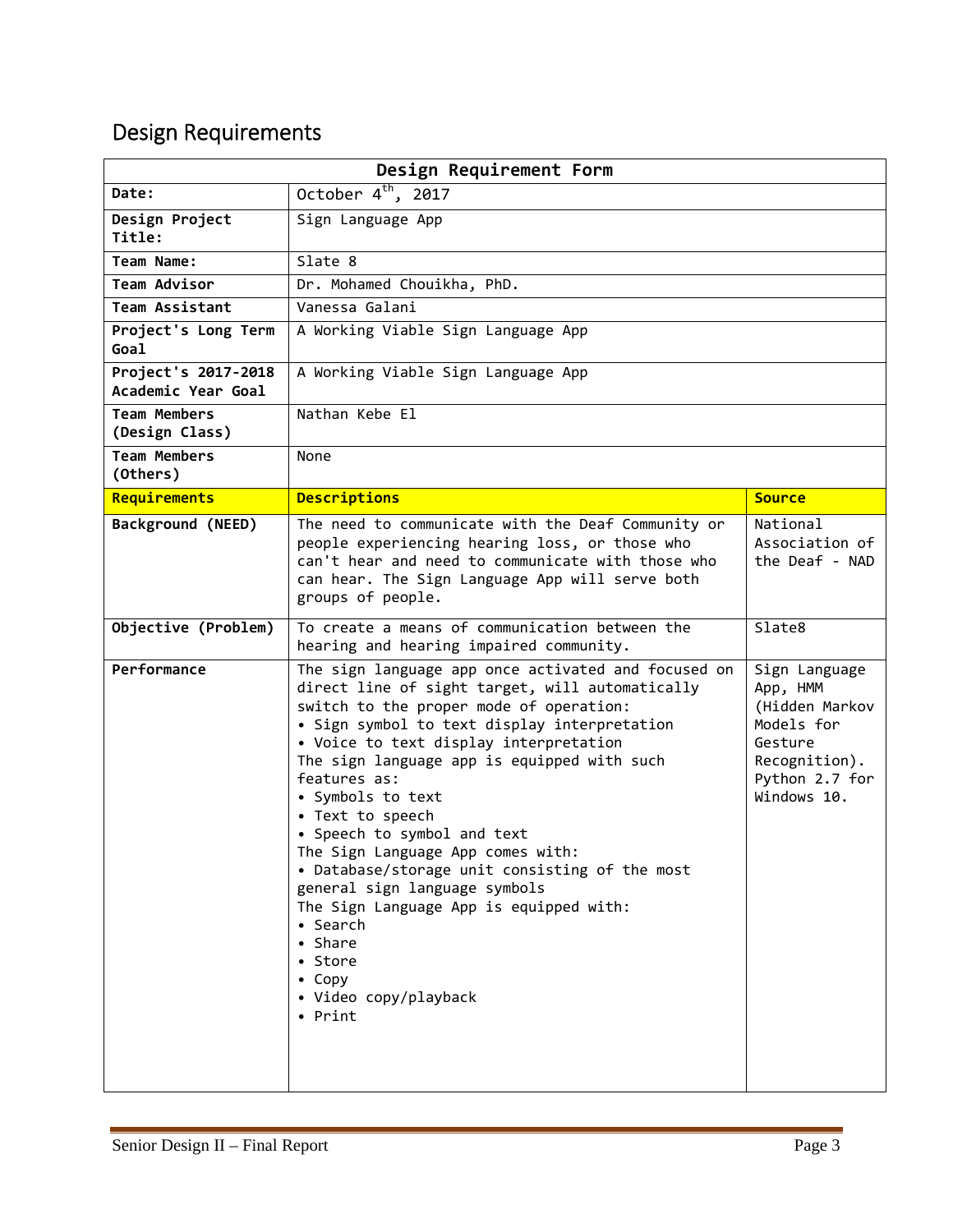| Cost                               | Java Text, Java Runtime Environment, and App<br>Inventor 2: Create Your Own Android Apps Oct 23,<br>2014 by David Wolber and Hal Abelson Kindle Edition<br>\$ 18.35 (Note: these text are starter text!)                                                                                                                                                | Amazon                       |
|------------------------------------|---------------------------------------------------------------------------------------------------------------------------------------------------------------------------------------------------------------------------------------------------------------------------------------------------------------------------------------------------------|------------------------------|
| Safety                             | When using the app it is safe to use, does not<br>contain upsetting, offensive content, will not<br>cause any damage to their device, and can not cause<br>physical harm when used.<br>any                                                                                                                                                              | None                         |
| Compliance                         | The FCC's rules require any manufacturer certifying<br>a device under the new process to take steps to<br>prevent "unauthorized" changes to the software on<br>the device that might alter its radio frequency and<br>power parameters in a way that takes it out<br>ofcompliance with the regulations known as FCC Part<br>15 regulations. Jul 6, 2007 | FCC Website                  |
| Driver-Vehicle<br><b>Interface</b> | N/A                                                                                                                                                                                                                                                                                                                                                     | None                         |
| Energy, Power, and<br>Environment  | 1. Sending or and receiving email over mobile<br>network: 610mW<br>2. Video playback: 454mW<br>3. Sending and receive email over Wi-Fi: 432mW<br>4. Audio playback: 320mW<br>5. Sending a text message: 302mW                                                                                                                                           | Internal<br>battery.         |
| Intellectual<br>Property           | Anupam Yedida                                                                                                                                                                                                                                                                                                                                           | Get Hub                      |
| Size and Weight                    | N/A                                                                                                                                                                                                                                                                                                                                                     | None                         |
| <b>Deliverables</b>                | Sign Language Software with single character symbol<br>recognition only.                                                                                                                                                                                                                                                                                | Single<br>Syllables<br>Only. |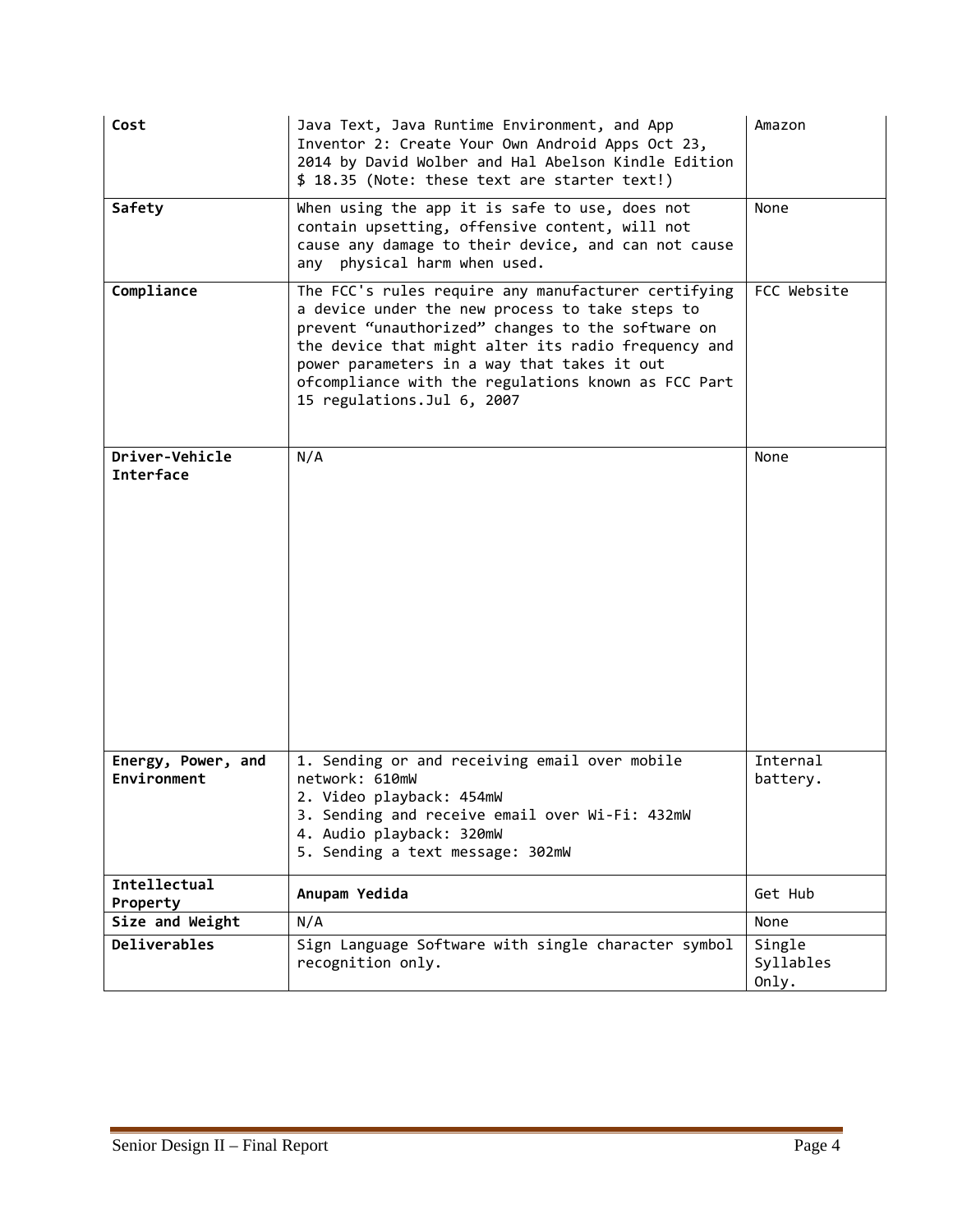| Constraints                  | Cost for tracking software is little to no cost.<br>Open source software may be available or gain<br>rights for design. Cost for sequencing software is<br>little to no cost. Open source software may be<br>available or gain rights for design. No cost for<br>hardware (Phone), hardware (camera, speaker,<br>microphone). Need specially design motions sensor<br>for watch. Need specially design watch case for<br>sensors. Little to no cost for Java app creation<br>for ASL app. | Android App<br>Development<br>Website. |
|------------------------------|-------------------------------------------------------------------------------------------------------------------------------------------------------------------------------------------------------------------------------------------------------------------------------------------------------------------------------------------------------------------------------------------------------------------------------------------------------------------------------------------|----------------------------------------|
| Standards and<br>Regulations | ADA Compliant - Adheres to ADA section 508, and<br>WCAG 2.0 - Handicap Accessible. Large screen<br>display and color compliant. Multimedia<br>capabilities. Easy to navigate. Design using<br>Accessibility Frameworks, text - to - speech,<br>haptic (touch), and gesture technologies. Safe for<br>all ages. Legal - does not interfere with other<br>apps and hardware.                                                                                                                | FCC Website                            |

### Current Status of Art

 American Sign Language Apps teaches symbol identification through video recorded playback and give early warning detection of hazards. American Sign Language devices can be used as individual recording devices as base stations in group meetings which when used incorporate Automatic Speech Recognition software. At present, sign language gloves are used which incorporate wireless communication into text displayed on screens. This glove controls a virtual hand to mimic sign language gestures.

- 1. For the current state of the art, there are apps and devices which teach basic American Sign Language. These apps and devices contain video tutorials for learning proper hand and finger positions and facial expressions. An important safety feather of these apps and devices is early warning detection. For example, a fire alarm will cause the app to give off a series of vibrations and display warning text.
- 2. Another state of the art sign language device is designed for group meeting. Individual electronic devices send and receive text and audio to both hearing and hearing impaired members of the meeting. The base station is installed with Automatic Speech Recognition software which does the conversions between text and audio.
- 3. Finally the American Sign Language Glove wirelessly translates the American Sign Language alphabet into text by controlling a virtual hand to mimic sign language gestures.

### **Top Solution Design and Solution Approach**

The figure 1 below, illustrates an exemplary process (1) for performing three dimensional hand tracking using depth sequences, in accordance with some embodiments.

First, the depth image for a previous frame (Frame K−1) is analyzed at Step (2). The depth image data for the previous frame may simultaneously be passed to tracking process (13) as well as motion detection process (8) and background modeling process (9)( for further verification. Within tracking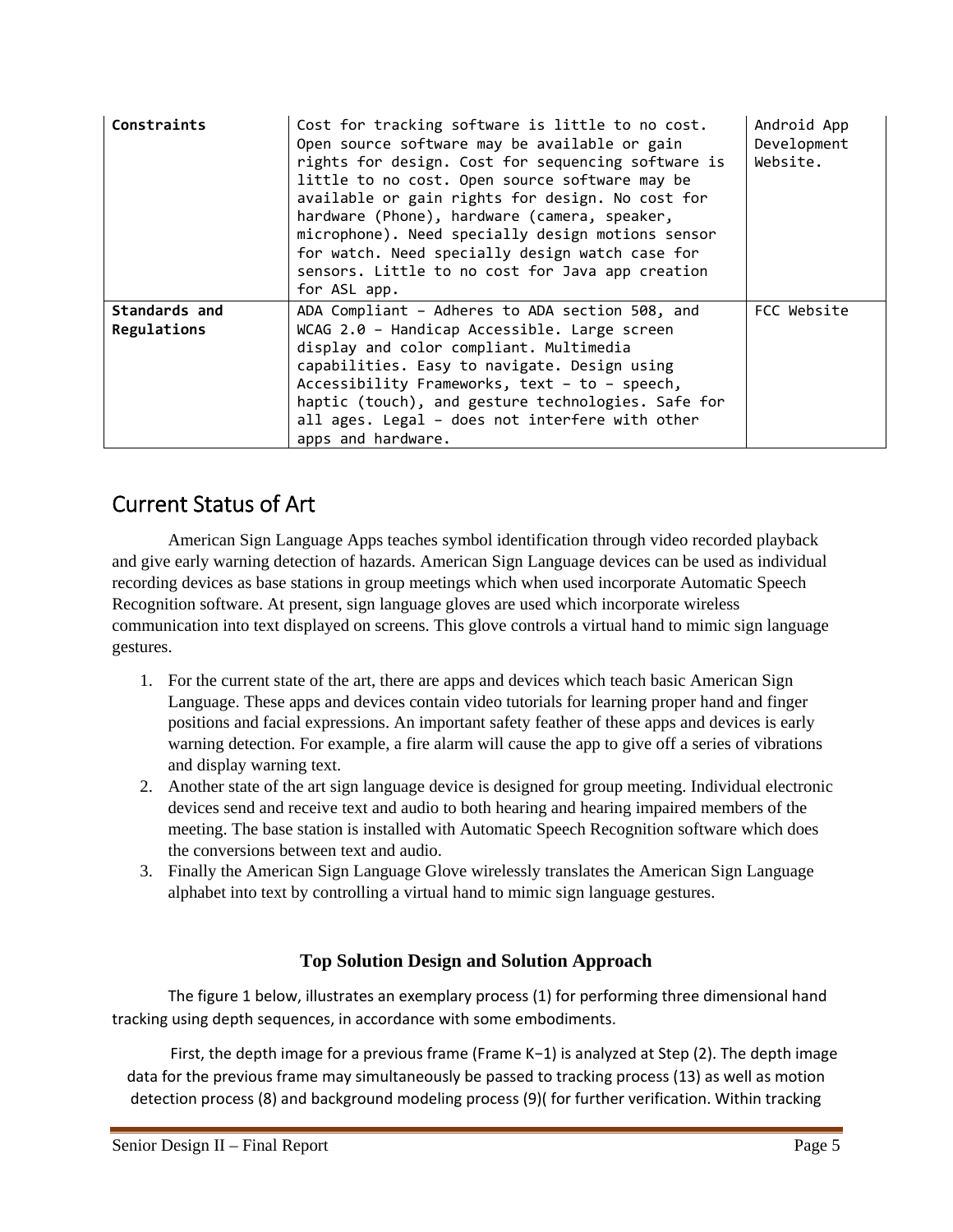

process (13), the set of hands detected in the Frame K-1 are obtained (3).

Next, the hands from Frame K-1 and Frame K (i.e., the "current frame") may be subjected to a nearest extrema localization constraint (5), which effectively searches the area surrounding the location of the hand in the previous frame and constrains any hand candidate that is detected in the frame to be located at the nearest extrema of a foreground body object, otherwise it can be discarded. The hands that pass the nearest extrema localization constraint at step (5) are the confirmed set of hands that will be tracked (6) from Frame K-1.

Like the previous frame (Frame  $K-1$ ), the information from the current frame (Frame K) may be passed to motion detection process (8) and background modeling process (9). The result of processing the previous and current frame using motion detection process (8) and background modeling process (9) is that the portions of the frames where a valid hand may be tracked are limited to only "moving pixel areas" within the frame, as well as pixels that are deemed "foreground pixels" within the frame. These two constraints come from the insight that true positive hands in received images are almost always both in the foreground, as well as moving. (Note: the motion detection process (8) and background modeling process (9) may "look back" a set number of frames, e.g., a few seconds' worth of frames, to



determine whether there is a high enough probability of movement in a particular region of the image to deem it a "motion region" or a "background region.")

Finally, each frame, as it becomes the "current frame," is subjected to the hand detection process 565, which may involve the background-invariant hand detector decision forest (7) discussed in greater detail above, resulting in a



set of candidate hands (10) detected in the "current frame," Frame K. Note that there may be some new hands in Frame K that were not present in Frame K-1, or some hands that were present in Frame K-1 that are not present in Frame K. This output of current frame hand detection process (14) is then passed to hand verification stage (11), along with: 1.) the output of motion detection process (8) and background modeling process (9) that limit the potential parts of the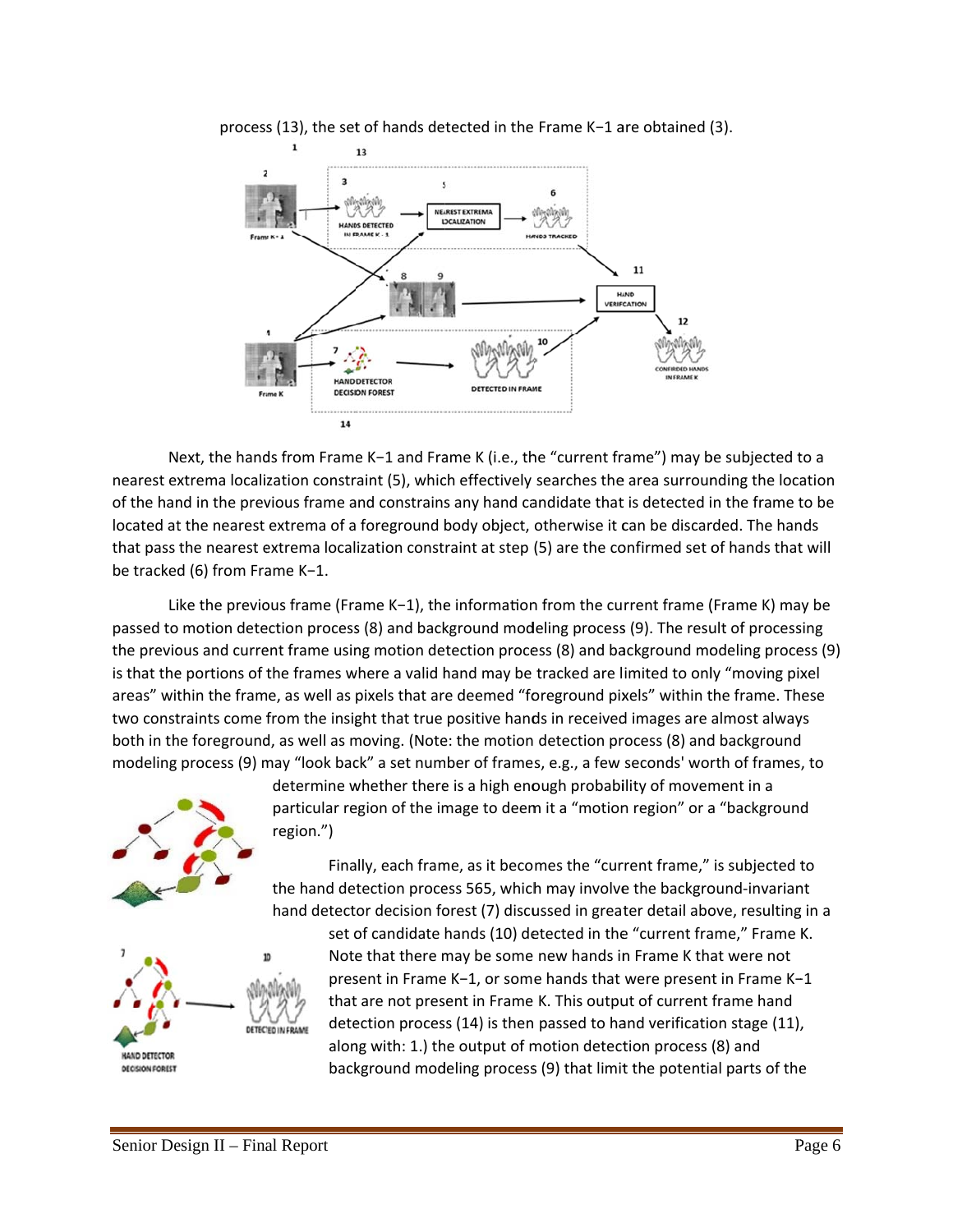frame where valid hands can appear to the moving portions of the foreground; and 2. The output of the hand tracker (13) from the previous frame.

At hand verification step (11), the detected (10) and tracked (6) hand candidates are again verified to make sure that they are likely to be hands. This process again leverages the fact that the hand is most often attached to the body with "single directional connectivity," i.e., located at the end of an arm that is connected to the user's body via only a single connection point. This "single directional connectivity" check may be implemented by drawing a circle around the detected hand and checking the intersections with the foreground body mass of the user whose hand has been detected. If the detected hand is indeed a real hand, there will only be an intersection with the foreground body mass in one direction.

Additional verification steps would include ruling out candidate hands located in the background of the scene or in regions of the scene where there has not been any movement over a predetermined



amount of time. Finally, hands may be verified by tracking their IDs from frame to frame and removing those hands in the current frame that show unusual movement characteristics. For example, if there are two hands in the frame for many consecutive frames, and then there are suddenly six hands in the current frame, there is a high likelihood that four additional hands in the current frame

may be false positives. Likewise, if Hand #1 has been on the left side of an image for many consecutive frames and Hand #2 has been on the right side of an image for many consecutive frames, it is unlikely that, in the current frame, either Hand #1 or Hand #2 would suddenly move all the way across to the other side of the image (i.e., move more than the distance by which a human subject could typically move their hands in the time it took the image sensor to capture the successive frames). Finally, those hand candidates that pass the hand verification step (11) are output as confirmed hands in the current frame, Frame K, (12). VERIFICATION

A random decision tree from a random decision forest, in accordance with some embodiments, e.g., the random decision forest that is created during the hand detector training process or the random decision forest (7) that is used during the hand detection process once it has been trained. Each decision tree comprises a root node a plurality of internal nodes, called split nodes, and a plurality of leaf nodes.

#### **Implementation Process**

For my teams solution design is the extraction of human hand properties based on OpenCV then implement the proposed solution into a portable smartphone app that is user friendly an handicap accessible.

- 1. The human hand is captured by cameras and the images are converted into their digital representations. These digital images are made up of a matrix of scalar and vector values and the OpenCV library contains algorithms to process these images.
- 2. The contour of an object is defined by set of points, which describe the edge of object or its outline. For example, the contour of a tennis ball is a circle. OpenCV library contains a number of contour finding algorithms, which show approximation of contours and use extraction techniques.